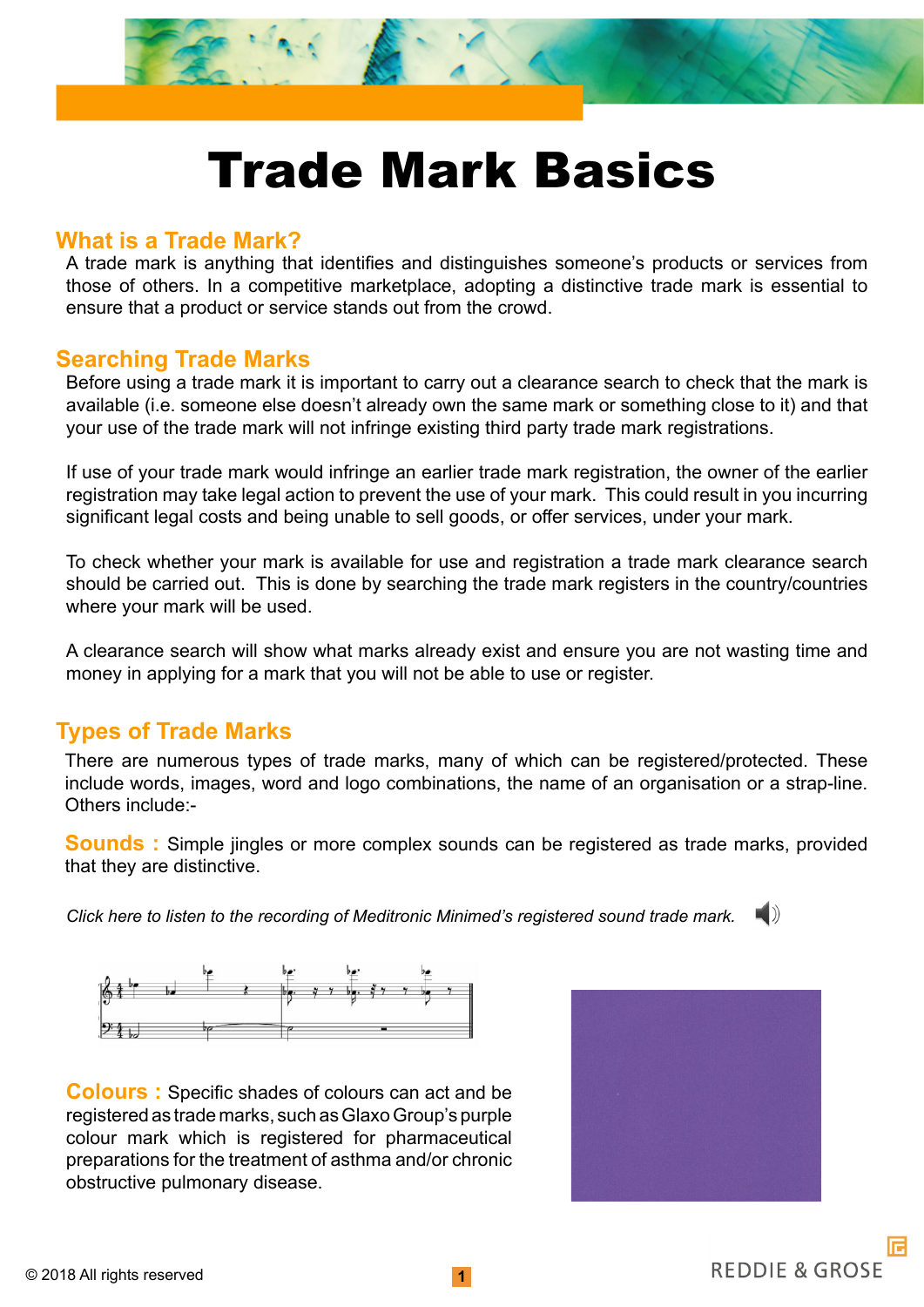**Smells :** These can also act and be registered as trade marks, provided that the smell is not of the product itself or results from the nature of the goods. For example, the smell of roses couldn't be registered as a trade mark for flowers or scented candles.

**Shapes :** The shape of a product, or its packaging, can act as a trade mark and be registered.



*Johnson & Johnson's 3D shape registration for the shape of one of their bottles.* 



*Pfizer's 3D shape trade mark, which is registered for "pharmaceutical and veterinary preparations and substances in tablet form containing slidenafil".*

**Position marks:** You can register the position of a thing as a trade mark, such as Levi Strauss's registration for the red tab on clothing.

**Other types of mark:** You can protect film clips, sounds and moving images too. You can even protect a hologram.

## **Why register a Trade Mark?**

A trade mark registration gives its owner defined legal rights in the mark for certain goods and/or services. It also allows its owner to stop others from doing certain things. For example, once you have registered your trade mark you have rights in the mark to do the following in the place/country of registration; you can stop anyone else from:

- Using your mark in relation to identical goods or services.
- Using your mark in relation to similar goods or services.
- Using a mark that is confusingly similar to your own, for any goods or services that are the same as or similar to your own.
- Using a mark that is similar to your own and will damage your mark's reputation (if you are able to prove that your mark has a reputation).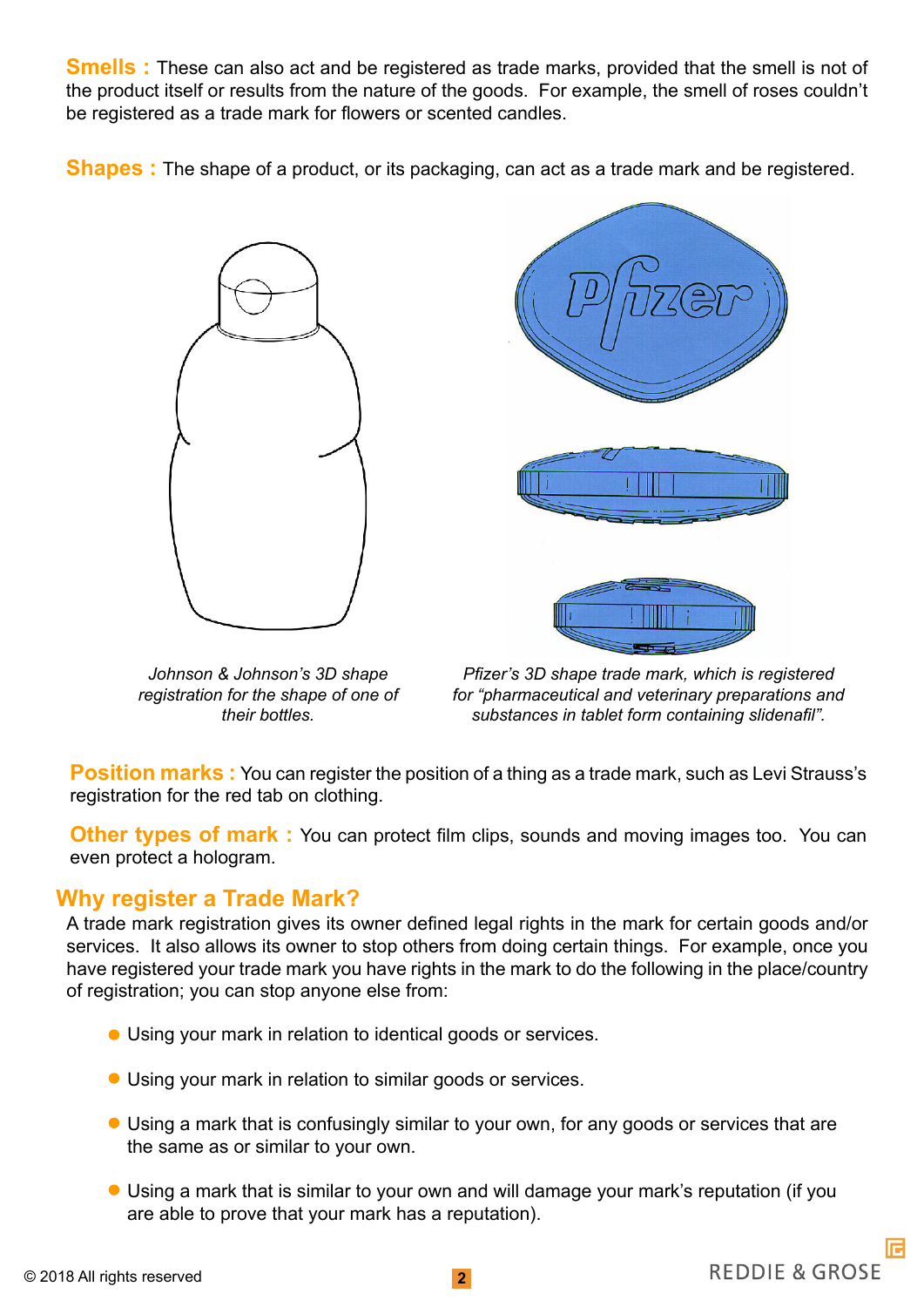# **Goods and/or services**

Trade marks are registered and used in relation to goods and/or services.

When applying for a trade mark you will be required to list the goods and/or services of interest. This list of goods and services will determine the scope of your trade mark rights following registration.

## **Use of TM and ®**

When a trade mark is registered the ® symbol can be used to indicate this (i.e. that the mark **has legal protection** as a registered trade mark).

TM is used to indicate that something is being used as a trade mark, but is not yet registered. Use of TM affords **no legal protection** in the UK.



## **Is Your Mark Registrable?**

To be registrable a trade mark must be distinctive and not fall in to one of the other exclusions set out in the trade mark legislation, otherwise it will be rejected by the Trade Mark Office.

**Distinctiveness** – this is the ability of a trade mark to distinguish products and/or services from those of others.

*For example: an application to register 'Health Care' would not be permitted for products or services relating to healthcare.*

*For example: Apple is distinctive in a trade mark sense for computing products, but would not be distinctive in a trade mark sense for fruit.*

**Descriptiveness** – if a trade mark describes a characteristic of the goods or services, then it will be refused protection.

*For example: if you have developed a calendar organiser app and want to register the name of this, you will not be able to register 'Diary Manager' because this would be deemed descriptive of the function/purpose of the app.*

#### **Other Grounds for Refusal**

There are various other grounds for refusal too, including trade marks which are considered misleading or offensive.

*For example: if you produce base-layer clothing for skiing and mountaineering, and you apply to register the trade mark 'Magic Silk' for 'clothes made of cotton', your application will be refused.*

A qualified Trade Mark professional will be able to advise further on grounds of refusal.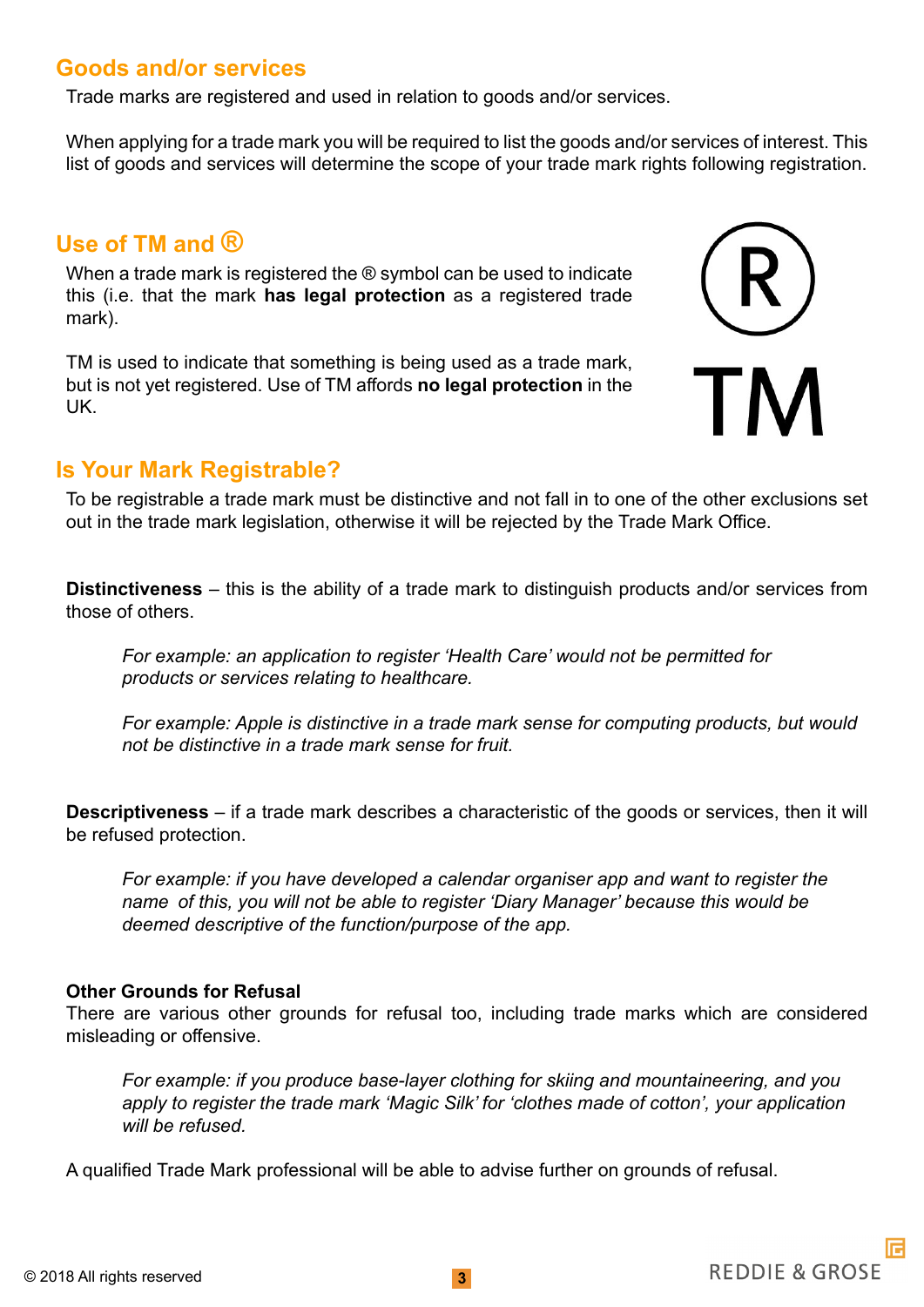## **Avoiding or Overcoming Non-distinctiveness**

If you are concerned that your trade mark lacks distinctiveness, there are ways to increase the level of distinctiveness of a mark. For example, 'Health Care' would be considered non-distinctive for healthcare services if applied as a simple word mark. However, by adding stylisation and colour to the mark this will increase the chances of the mark being accepted for registration.



## **Where to Protect your Trade Mark**

Budget permitting, you should protect your trade mark in all countries where it will be used.

Trade mark rights are territorial rights granted by national or regional Trade Mark Offices. The UK Intellectual Property Office (UKIPO) is responsible for granting UK trade marks. The European Union Intellectual Property Office (EUIPO) is responsible for granting EU-wide trade marks. Other national and regional trade mark offices also exist.

In most countries trade mark rights are obtained on a first to file basis.

You will only be able to enforce your registered trade mark in the territory in which it is protected. A UK trade mark can only be enforced in the UK. An EU-wide trade mark is capable of being enforced across the whole of the EU.

A EU-wide trade mark is a unitary right which covers all EU Member States. Due to its unitary nature, if a trade mark cannot be registered in one EU Member State (e.g. because it is descriptive in the language of that member state), it cannot be registered as an EU-wide trade mark.

## **Routes for Trade Mark Protection**

Various routes are available for protecting trade marks in overseas territories. Advice should be sought from a qualified Trade Mark professional on the most appropriate trade mark filing strategy for your business.

## **A Side-note on Brexit**

Once the UK leaves the European Union (EU) in December 2020 it is anticipated that all EU trade marks will cease to have effect in the UK. It is widely expected that EU-wide trade marks in existence prior to the UK leaving the EU will receive automatic protection in the UK (i.e. a UK trade mark right will be created automatically). These proposals are the subject of ongoing negotiations and the specifics may change before the UK leaves the EU.

If you are currently selling goods or supplying services in the EU, or propose to do so, you should speak with a qualified Trade Mark professional for guidance on how Brexit might affect your business.

Further Brexit (and other IP) updates can be found [here](https://www.reddie.co.uk/insights/).

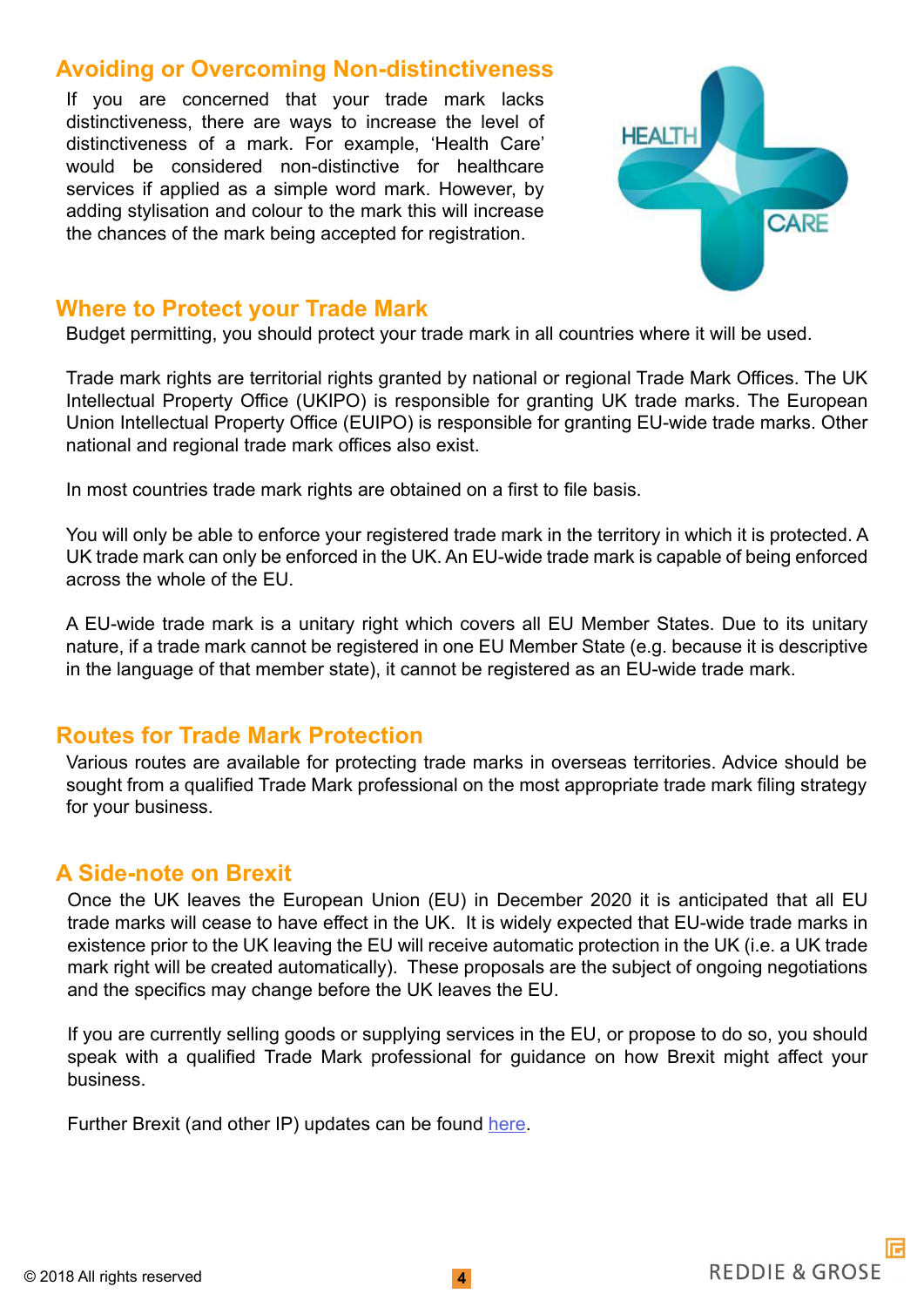# **Step By Step Guide**

| <b>Advice</b>      | • Speak with a qualified Trade Mark professional as early as possible,<br>ideally at the concept stage.                                                      |
|--------------------|--------------------------------------------------------------------------------------------------------------------------------------------------------------|
| Search             | • Search for earlier conflicting trade marks.<br>• Allow 1-2 weeks to complete the searches and decide on next steps.                                        |
|                    | If the search comes back clear, file a UK trade mark application<br>٠<br>without delay.                                                                      |
| Examination        | • The mark will be examined and accepted if there are no objections.<br>• Allow 1-2 weeks from filing to receive the examination report.                     |
| <b>Publication</b> | • Once accepted the mark will be published for opposition. If the mark<br>is not opposed, it will be registered.                                             |
| Registration       | • Once the mark has been registered you will receive a Certificate of<br>Registration.<br>• Allow 2 months from publication (longer if the mark is opposed). |

You should apply to register your mark as soon as possible after completing the clearance search (assuming the search doesn't identify any earlier conflicting marks). If you delay, a third party could register your mark, or something similar to it, and take action against you to stop the use of your mark. Costs for searching and registering a mark are significantly less than the cost of defending a trade mark infringement claim and/or re-branding.

# **Trade Mark Filing and Registration Costs**

These will depend on a number of factors, including the country/territory in which the mark is filed and the number of classes of goods/services. Filing costs for UK and EU trade marks through Reddie & Grose LLP are set out below.

| <b>Country/Territory</b> | Filing costs for<br>1 <sup>et</sup> class | Filing costs for additional<br>classes                                             | Registration costs ** |
|--------------------------|-------------------------------------------|------------------------------------------------------------------------------------|-----------------------|
| UK Trade Mark            | $£520 + VAT$                              | $£150 + VAT$ for the second<br>and each additional class                           | $£250 + VAT$          |
| <b>EU Trade Mark</b>     | £1,300 + VAT*                             | $£45* + VAT$ for the second<br>class<br>$£240* + VAT$ for each<br>additional class | $£250 + VAT$          |

**\***Subject to fluctuation in exchange rate.

\*\*Assuming no objections or third party oppositions.